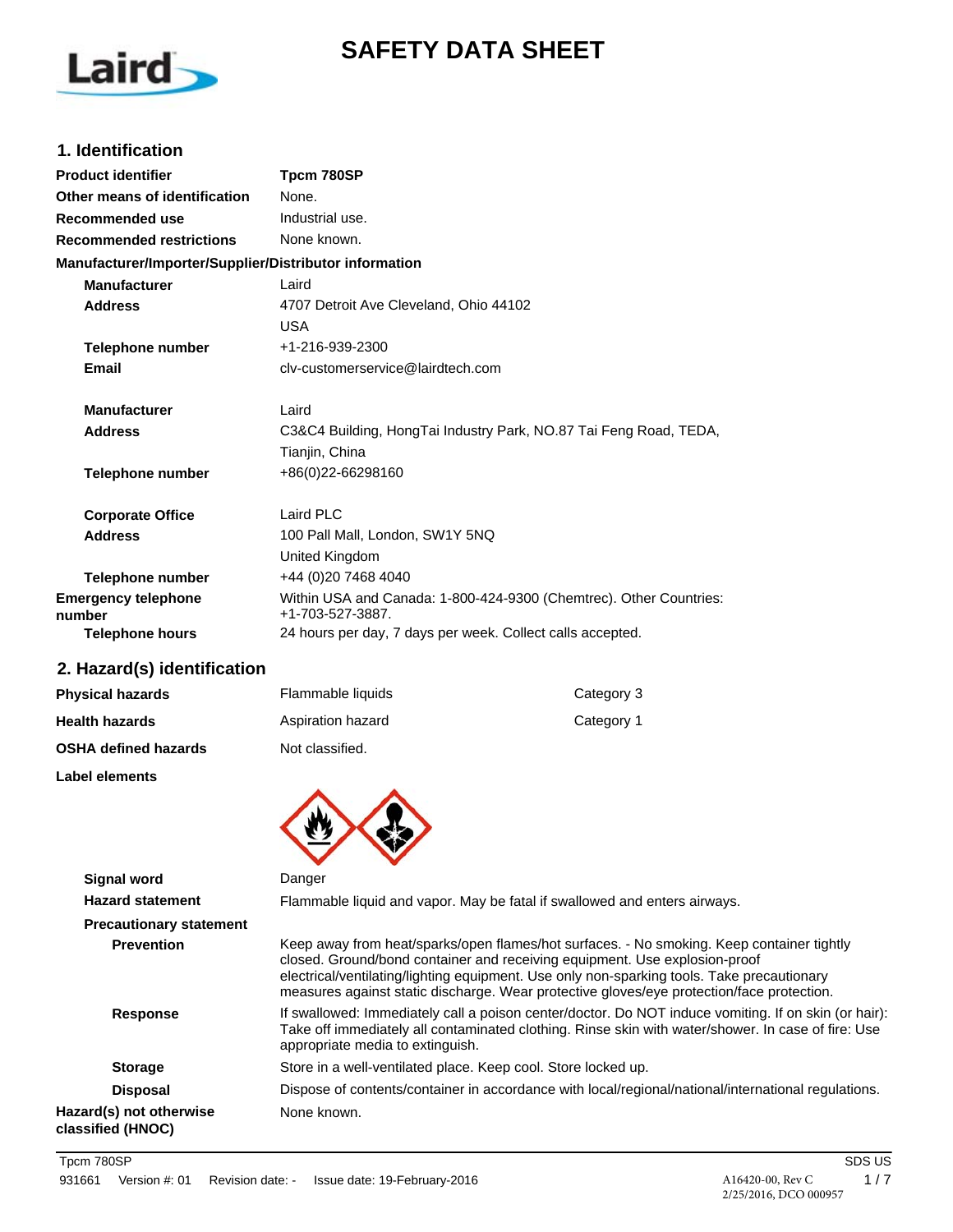# **3. Composition/information on ingredients**

## **Mixtures**

| <b>Chemical name</b>        | <b>CAS number</b>                                                                                                       | %     |
|-----------------------------|-------------------------------------------------------------------------------------------------------------------------|-------|
| Solvent                     | 64742-48-9                                                                                                              | በ - 7 |
| <b>Composition comments</b> | All concentrations are in percent by weight unless ingredient is a gas. Gas concentrations are in<br>percent by volume. |       |

### **4. First-aid measures**

| <b>Inhalation</b>                                                            | Move to fresh air. Call a physician if symptoms develop or persist.                                                                                                                                               |
|------------------------------------------------------------------------------|-------------------------------------------------------------------------------------------------------------------------------------------------------------------------------------------------------------------|
| <b>Skin contact</b>                                                          | Take off immediately all contaminated clothing. Rinse skin with water/shower. Get medical<br>attention if irritation develops and persists.                                                                       |
| Eye contact                                                                  | Rinse with water. Get medical attention if irritation develops and persists.                                                                                                                                      |
| Ingestion                                                                    | Call a physician or poison control center immediately. Rinse mouth. Do not induce vomiting.                                                                                                                       |
| <b>Most important</b><br>symptoms/effects, acute and<br>delayed              | Exposure may cause temporary irritation, redness, or discomfort. Aspiration may cause pulmonary<br>edema and pneumonitis.                                                                                         |
| Indication of immediate<br>medical attention and special<br>treatment needed | Treat symptomatically. Thermal burns: Flush with water immediately. While flushing, remove<br>clothes which do not adhere to affected area. Call an ambulance. Continue flushing during<br>transport to hospital. |
| <b>General information</b>                                                   | Take off all contaminated clothing immediately. Ensure that medical personnel are aware of the<br>material(s) involved, and take precautions to protect themselves. Wash contaminated clothing<br>before reuse.   |

# **5. Fire-fighting measures**

| Suitable extinguishing media                                     | Water fog. Foam. Dry chemical powder. Dry sand. Carbon dioxide (CO2).                                                                                                                                                     |
|------------------------------------------------------------------|---------------------------------------------------------------------------------------------------------------------------------------------------------------------------------------------------------------------------|
| Unsuitable extinguishing<br>media                                | Do not use water jet as an extinguisher, as this will spread the fire. Carbon dioxide (CO2).                                                                                                                              |
| Specific hazards arising from<br>the chemical                    | Vapors may form explosive mixtures with air. Vapors may travel considerable distance to a source<br>of ignition and flash back. During fire, gases hazardous to health may be formed.                                     |
| Special protective equipment<br>and precautions for firefighters | Self-contained breathing apparatus and full protective clothing must be worn in case of fire.<br>Selection of respiratory protection for firefighting: follow the general fire precautions indicated in<br>the workplace. |
| <b>Fire fighting</b><br>equipment/instructions                   | In case of fire and/or explosion do not breathe fumes. Move containers from fire area if you can do<br>so without risk.                                                                                                   |
| <b>Specific methods</b>                                          | Use standard firefighting procedures and consider the hazards of other involved materials.                                                                                                                                |
| <b>General fire hazards</b>                                      | Flammable liquid and vapor.                                                                                                                                                                                               |

# **6. Accidental release measures**

| Personal precautions,<br>protective equipment and<br>emergency procedures | Keep unnecessary personnel away. Keep people away from and upwind of spill/leak. Eliminate all<br>ignition sources (no smoking, flares, sparks, or flames in immediate area). Wear appropriate<br>protective equipment and clothing during clean-up. Ensure adequate ventilation. Local authorities<br>should be advised if significant spillages cannot be contained. For personal protection, see section<br>8 of the SDS.                                                                                                                                            |
|---------------------------------------------------------------------------|-------------------------------------------------------------------------------------------------------------------------------------------------------------------------------------------------------------------------------------------------------------------------------------------------------------------------------------------------------------------------------------------------------------------------------------------------------------------------------------------------------------------------------------------------------------------------|
| <b>Methods and materials for</b><br>containment and cleaning up           | Eliminate all ignition sources (no smoking, flares, sparks, or flames in immediate area). Keep<br>combustibles (wood, paper, oil, etc.) away from spilled material. Take precautionary measures<br>against static discharge. Use only non-sparking tools. Prevent product from entering drains. Stop<br>the flow of material, if this is without risk. Following product recovery, flush area with water. Absorb<br>with earth, sand or other non-combustible material and transfer to containers for later disposal. For<br>waste disposal, see section 13 of the SDS. |
| <b>Environmental precautions</b>                                          | Avoid release to the environment. Prevent further leakage or spillage if safe to do so. Avoid<br>discharge into drains, water courses or onto the ground.                                                                                                                                                                                                                                                                                                                                                                                                               |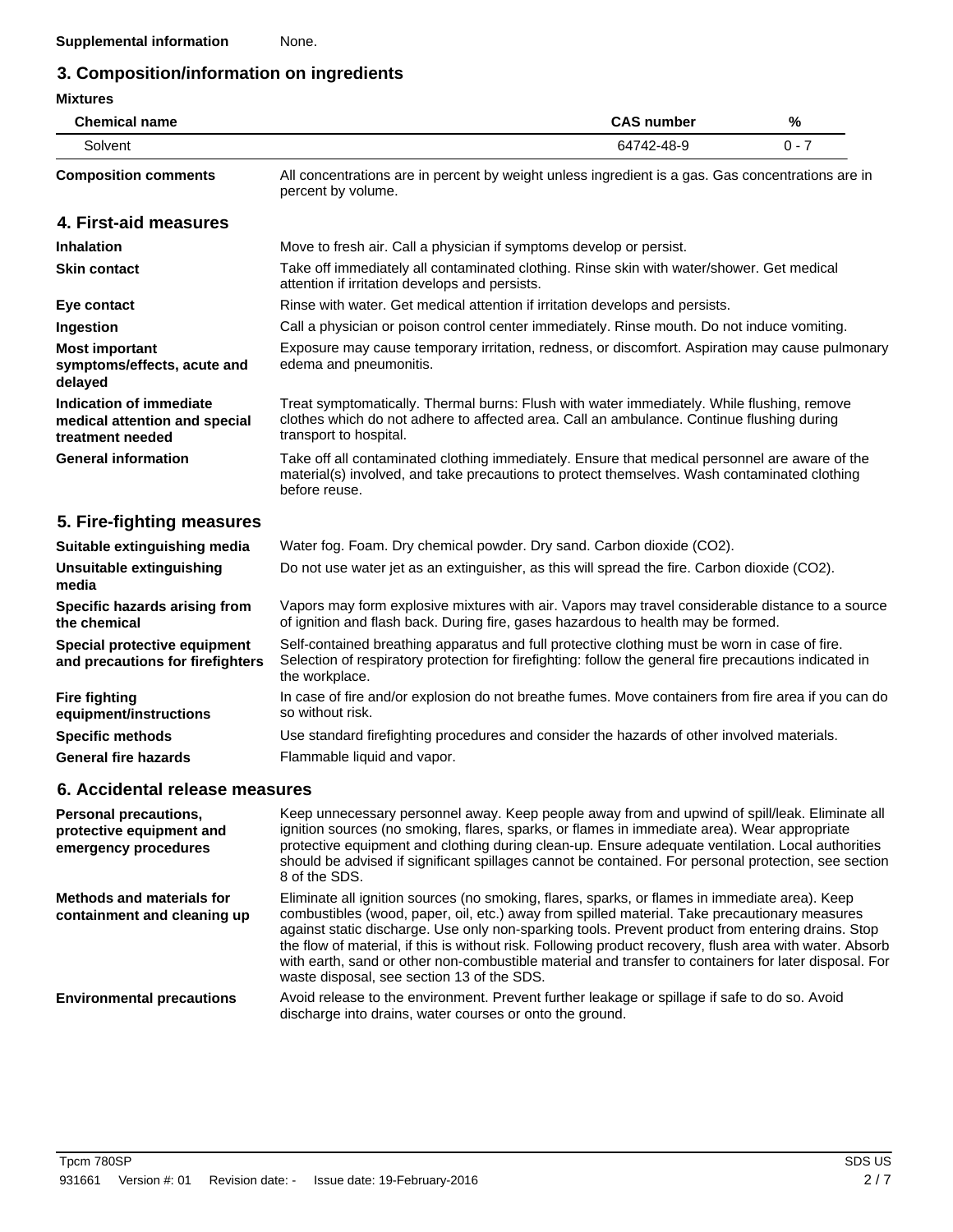# **7. Handling and storage**

Do not handle, store or open near an open flame, sources of heat or sources of ignition. Protect material from direct sunlight. When using do not smoke. Explosion-proof general and local exhaust ventilation. Take precautionary measures against static discharges. All equipment used when handling the product must be grounded. Use non-sparking tools and explosion-proof equipment. Avoid prolonged exposure. Wear appropriate personal protective equipment. Wash hands thoroughly after handling. Avoid release to the environment. Observe good industrial hygiene practices. **Precautions for safe handling** Keep away from heat, sparks and open flame. Prevent electrostatic charge build-up by using common bonding and grounding techniques. Store in a cool, dry place out of direct sunlight. Store in original tightly closed container. Keep in an area equipped with sprinklers. Store away from **Conditions for safe storage, including any incompatibilities**

incompatible materials (see Section 10 of the SDS).

**8. Exposure controls/personal protection**

#### **Occupational exposure limits**

#### **US. OSHA Table Z-1 Limits for Air Contaminants (29 CFR 1910.1000)**

| <b>Components</b>        | Type       | Value              |  |
|--------------------------|------------|--------------------|--|
| Solvent (CAS 64742-48-9) | <b>PEL</b> | $400 \text{ mg/m}$ |  |
|                          |            | $100$ ppm          |  |

#### **US. NIOSH: Pocket Guide to Chemical Hazards**

| <b>Components</b>                        | Type                                                                                                                                                                                                                                                                                                                                                                                                                                                             | Value                                                                                                                                                                                          |
|------------------------------------------|------------------------------------------------------------------------------------------------------------------------------------------------------------------------------------------------------------------------------------------------------------------------------------------------------------------------------------------------------------------------------------------------------------------------------------------------------------------|------------------------------------------------------------------------------------------------------------------------------------------------------------------------------------------------|
| Solvent (CAS 64742-48-9)                 | <b>TWA</b>                                                                                                                                                                                                                                                                                                                                                                                                                                                       | 400 mg/m3<br>$100$ ppm                                                                                                                                                                         |
|                                          |                                                                                                                                                                                                                                                                                                                                                                                                                                                                  |                                                                                                                                                                                                |
| <b>Biological limit values</b>           | No biological exposure limits noted for the ingredient(s).                                                                                                                                                                                                                                                                                                                                                                                                       |                                                                                                                                                                                                |
| Appropriate engineering<br>controls      | Explosion-proof general and local exhaust ventilation. Good general ventilation (typically 10 air<br>changes per hour) should be used. Ventilation rates should be matched to conditions. If<br>applicable, use process enclosures, local exhaust ventilation, or other engineering controls to<br>maintain airborne levels below recommended exposure limits. If exposure limits have not been<br>established, maintain airborne levels to an acceptable level. |                                                                                                                                                                                                |
|                                          | Individual protection measures, such as personal protective equipment                                                                                                                                                                                                                                                                                                                                                                                            |                                                                                                                                                                                                |
| <b>Eye/face protection</b>               | Wear safety glasses with side shields (or goggles).                                                                                                                                                                                                                                                                                                                                                                                                              |                                                                                                                                                                                                |
| <b>Skin protection</b>                   |                                                                                                                                                                                                                                                                                                                                                                                                                                                                  |                                                                                                                                                                                                |
| <b>Hand protection</b>                   | supplier.                                                                                                                                                                                                                                                                                                                                                                                                                                                        | Wear appropriate chemical resistant gloves. Suitable gloves can be recommended by the glove                                                                                                    |
| <b>Skin protection</b>                   |                                                                                                                                                                                                                                                                                                                                                                                                                                                                  |                                                                                                                                                                                                |
| Other                                    | Wear suitable protective clothing.                                                                                                                                                                                                                                                                                                                                                                                                                               |                                                                                                                                                                                                |
| <b>Respiratory protection</b>            | been established), an approved respirator must be worn.                                                                                                                                                                                                                                                                                                                                                                                                          | If engineering controls do not maintain airborne concentrations below recommended exposure<br>limits (where applicable) or to an acceptable level (in countries where exposure limits have not |
| <b>Thermal hazards</b>                   | Wear appropriate thermal protective clothing, when necessary.                                                                                                                                                                                                                                                                                                                                                                                                    |                                                                                                                                                                                                |
| <b>General hygiene</b><br>considerations | clothing and protective equipment to remove contaminants.                                                                                                                                                                                                                                                                                                                                                                                                        | When using do not smoke. Always observe good personal hygiene measures, such as washing<br>after handling the material and before eating, drinking, and/or smoking. Routinely wash work        |

### **9. Physical and chemical properties**

#### **Appearance Physical state** Solid, Liquid. **Form** Encapsulated product diluted with a solvent **Color** Gray. **Odor** Mild solvent. **Odor threshold** Not applicable. **pH** Not applicable. **Melting point/freezing point** Not available. **Initial boiling point and boiling range** Not applicable.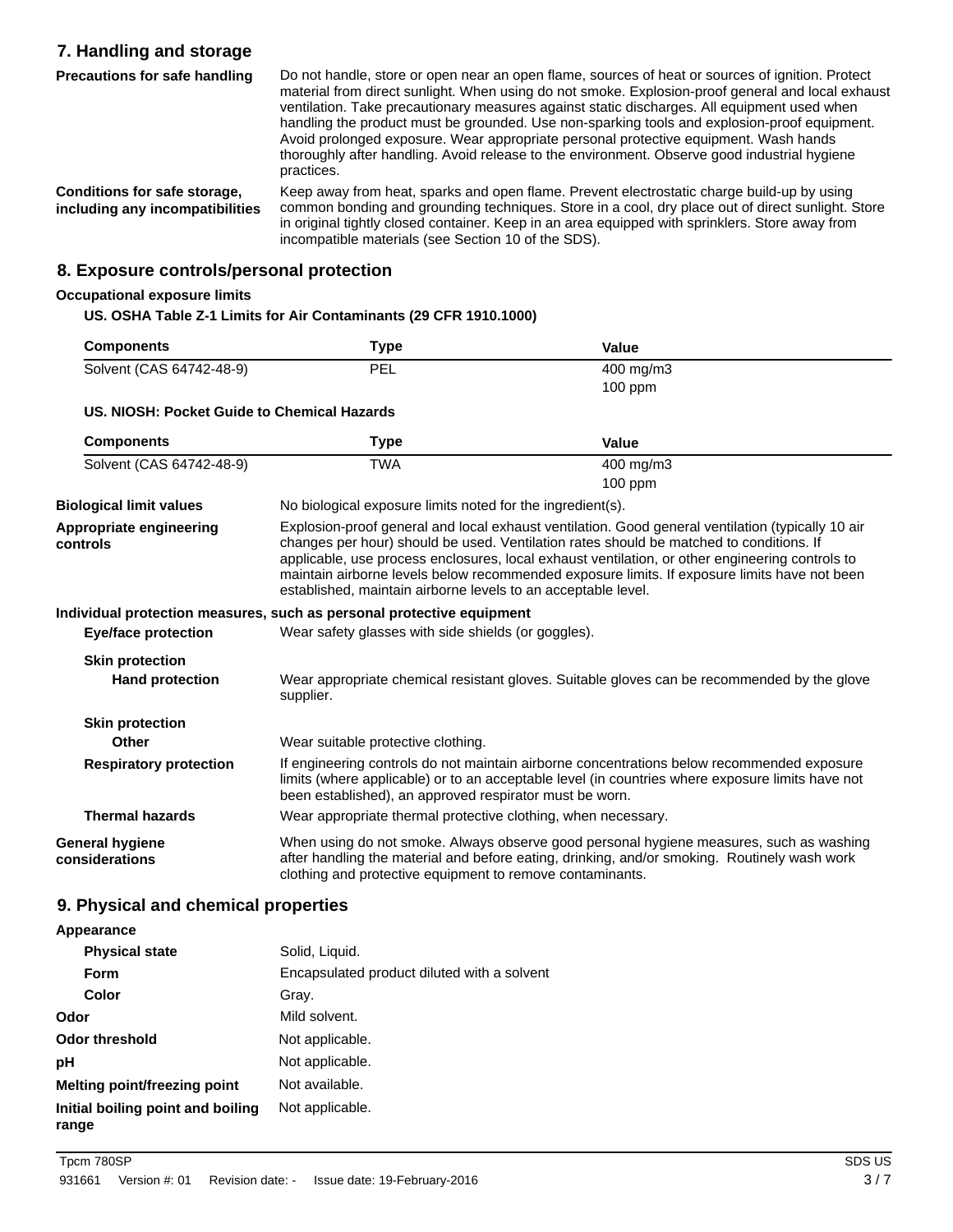| <b>Flash point</b>                                | 129.2 °F (54.0 °C) (ASTM D-56) |
|---------------------------------------------------|--------------------------------|
| <b>Evaporation rate</b>                           | Not applicable.                |
| <b>Flammability (solid, gas)</b>                  | Not applicable.                |
| Upper/lower flammability or explosive limits      |                                |
| <b>Flammability limit - lower</b><br>$(\%)$       | > 0.7 %                        |
| <b>Flammability limit - upper</b><br>$(\%)$       | $< 5.4 \%$                     |
| Vapor pressure                                    | Not applicable.                |
| Vapor density                                     | Not applicable.                |
| <b>Relative density</b>                           | Not available.                 |
| Solubility(ies)                                   |                                |
| <b>Solubility (water)</b>                         | Negligible.                    |
| <b>Partition coefficient</b><br>(n-octanol/water) | Not available.                 |
| <b>Auto-ignition temperature</b>                  | 649.4 °F (343 °C)              |
| <b>Decomposition temperature</b>                  | Not available.                 |
| <b>Viscosity</b>                                  | Not available.                 |
| <b>Other information</b>                          |                                |
| <b>Bulk density</b>                               | 2.1 - 2.48 g/cc at 25 °C       |
| <b>Explosive properties</b>                       | Not applicable.                |
| <b>Oxidizing properties</b>                       | Not applicable.                |
| VOC (Weight %)                                    | $5 - 10%$                      |
|                                                   |                                |

# **10. Stability and reactivity**

| <b>Reactivity</b>                            | The product is stable and non-reactive under normal conditions of use, storage and transport.                                                                                                                    |
|----------------------------------------------|------------------------------------------------------------------------------------------------------------------------------------------------------------------------------------------------------------------|
| <b>Chemical stability</b>                    | Material is stable under normal conditions.                                                                                                                                                                      |
| <b>Possibility of hazardous</b><br>reactions | No dangerous reaction known under conditions of normal use.                                                                                                                                                      |
| <b>Conditions to avoid</b>                   | Avoid heat, sparks, open flames and other ignition sources. Avoid temperatures exceeding the<br>decomposition temperature. Avoid temperatures exceeding the flash point. Contact with<br>incompatible materials. |
| Incompatible materials                       | Strong oxidizing agents.                                                                                                                                                                                         |
| <b>Hazardous decomposition</b><br>products   | Carbon oxides. Metal oxides.                                                                                                                                                                                     |

# **11. Toxicological information**

#### **Information on likely routes of exposure**

| <b>Inhalation</b>                                                                  | Prolonged inhalation may be harmful.                                                                                      |
|------------------------------------------------------------------------------------|---------------------------------------------------------------------------------------------------------------------------|
| <b>Skin contact</b>                                                                | No adverse effects due to skin contact are expected.                                                                      |
| Eye contact                                                                        | Direct contact with eyes may cause temporary irritation.                                                                  |
| Ingestion                                                                          | Droplets of the product aspirated into the lungs through ingestion or vomiting may cause a serious<br>chemical pneumonia. |
| Symptoms related to the<br>physical, chemical and<br>toxicological characteristics | Aspiration may cause pulmonary edema and pneumonitis. Exposure may cause temporary<br>irritation, redness, or discomfort. |
| Information on toxicological effects                                               |                                                                                                                           |
| Acute toxicity                                                                     | Not expected to be acutely toxic.                                                                                         |
| Skin corrosion/irritation                                                          | Prolonged skin contact may cause temporary irritation.                                                                    |
| Serious eye damage/eye<br>irritation                                               | Direct contact with eyes may cause temporary irritation.                                                                  |
| Respiratory or skin sensitization                                                  |                                                                                                                           |
| <b>Respiratory sensitization</b>                                                   | Not a respiratory sensitizer.                                                                                             |
| <b>Skin sensitization</b>                                                          | This product is not expected to cause skin sensitization.                                                                 |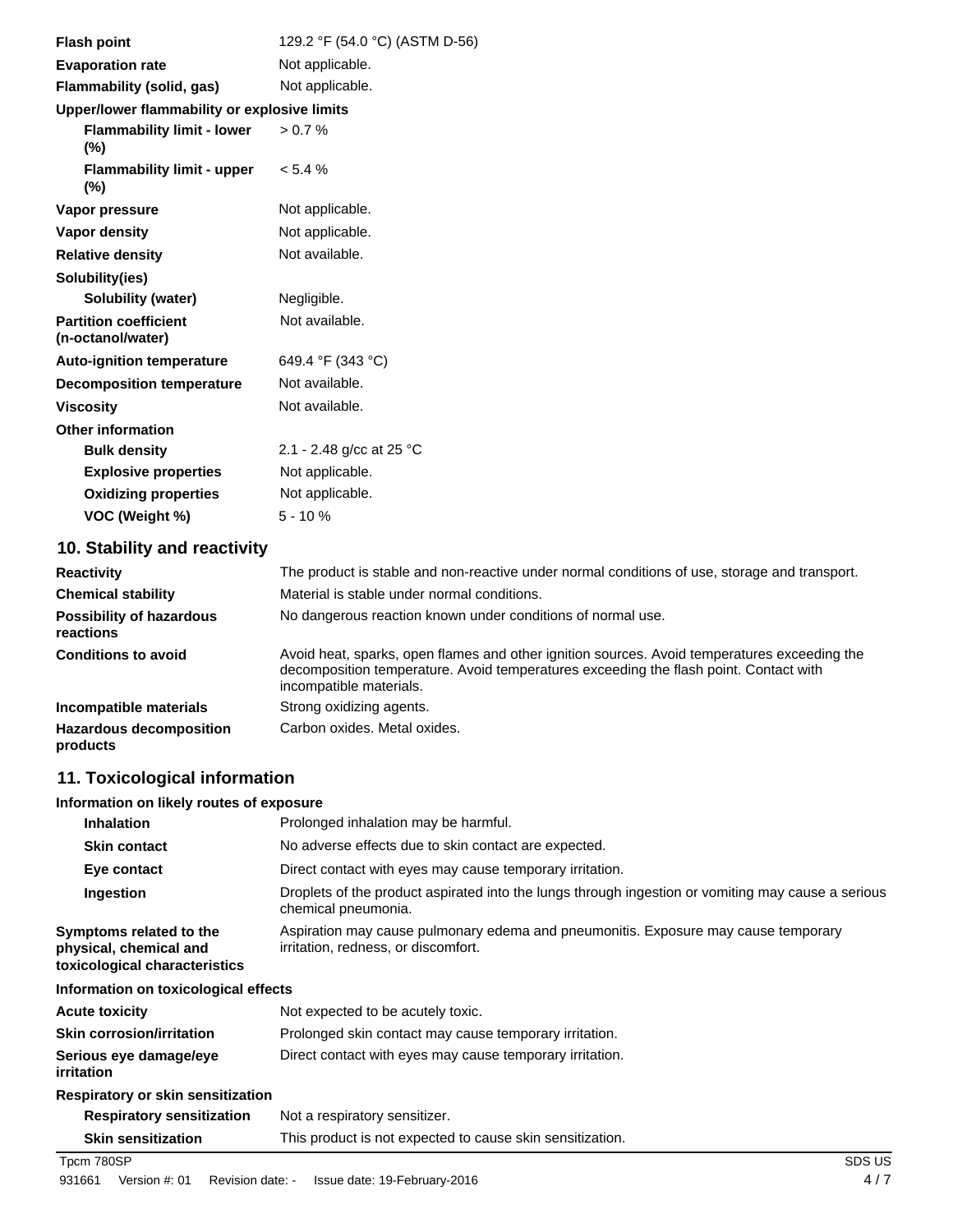| Germ cell mutagenicity                                | No data available to indicate product or any components present at greater than 0.1% are<br>mutagenic or genotoxic.                                                                                                              |
|-------------------------------------------------------|----------------------------------------------------------------------------------------------------------------------------------------------------------------------------------------------------------------------------------|
| Carcinogenicity                                       | This product is not considered to be a carcinogen by IARC, ACGIH, NTP, or OSHA.                                                                                                                                                  |
|                                                       | <b>IARC Monographs. Overall Evaluation of Carcinogenicity</b>                                                                                                                                                                    |
| Not listed.                                           |                                                                                                                                                                                                                                  |
| <b>NTP Report on Carcinogens</b>                      |                                                                                                                                                                                                                                  |
| Not listed.                                           |                                                                                                                                                                                                                                  |
|                                                       | OSHA Specifically Regulated Substances (29 CFR 1910.1001-1050)                                                                                                                                                                   |
| Not regulated.                                        |                                                                                                                                                                                                                                  |
| <b>Reproductive toxicity</b>                          | This product is not expected to cause reproductive or developmental effects.                                                                                                                                                     |
| Specific target organ toxicity -<br>single exposure   | Not classified.                                                                                                                                                                                                                  |
| Specific target organ toxicity -<br>repeated exposure | Not classified.                                                                                                                                                                                                                  |
| <b>Aspiration hazard</b>                              | May be fatal if swallowed and enters airways.                                                                                                                                                                                    |
| <b>Chronic effects</b>                                | Prolonged inhalation may be harmful.                                                                                                                                                                                             |
| 12. Ecological information                            |                                                                                                                                                                                                                                  |
| <b>Ecotoxicity</b>                                    | The product is not classified as environmentally hazardous. However, this does not exclude the<br>possibility that large or frequent spills can have a harmful or damaging effect on the environment.                            |
|                                                       | $\mathbf{A}$ , and the set of the set of the set of the set of the set of the set of the set of the set of the set of the set of the set of the set of the set of the set of the set of the set of the set of the set of the set |

| Persistence and degradability    | No data is available on the degradability of this product.                                                                                                                                 |  |
|----------------------------------|--------------------------------------------------------------------------------------------------------------------------------------------------------------------------------------------|--|
| <b>Bioaccumulative potential</b> | No data available.                                                                                                                                                                         |  |
| <b>Mobility in soil</b>          | The product is insoluble in water.                                                                                                                                                         |  |
| Other adverse effects            | No other adverse environmental effects (e.g. ozone depletion, photochemical ozone creation<br>potential, endocrine disruption, global warming potential) are expected from this component. |  |

# **13. Disposal considerations**

| <b>Disposal instructions</b>             | Collect and reclaim or dispose in sealed containers at licensed waste disposal site. Do not allow<br>this material to drain into sewers/water supplies. Do not contaminate ponds, waterways or ditches<br>with chemical or used container. Dispose of contents/container in accordance with<br>local/regional/national/international regulations. |
|------------------------------------------|---------------------------------------------------------------------------------------------------------------------------------------------------------------------------------------------------------------------------------------------------------------------------------------------------------------------------------------------------|
| Local disposal regulations               | Dispose in accordance with all applicable regulations.                                                                                                                                                                                                                                                                                            |
| Hazardous waste code                     | The waste code should be assigned in discussion between the user, the producer and the waste<br>disposal company.                                                                                                                                                                                                                                 |
| Waste from residues / unused<br>products | Dispose of in accordance with local regulations. Empty containers or liners may retain some<br>product residues. This material and its container must be disposed of in a safe manner (see:<br>Disposal instructions).                                                                                                                            |
| Contaminated packaging                   | Since emptied containers may retain product residue, follow label warnings even after container is<br>emptied. Empty containers should be taken to an approved waste handling site for recycling or<br>disposal.                                                                                                                                  |

# **14. Transport information**

| <b>DOT</b>                   |                                                                                                          |
|------------------------------|----------------------------------------------------------------------------------------------------------|
| UN number                    | UN1268                                                                                                   |
| UN proper shipping name      | Petroleum distillates, n.o.s. or Petroleum products, n.o.s. (Naphtha (petroleum), hydrotreated<br>heavy) |
| Transport hazard class(es)   |                                                                                                          |
| <b>Class</b>                 | 3                                                                                                        |
| <b>Subsidiary risk</b>       |                                                                                                          |
| Label(s)                     | 3                                                                                                        |
| Packing group                | Ш                                                                                                        |
| Special precautions for user | Read safety instructions, SDS and emergency procedures before handling.                                  |
| <b>Special provisions</b>    | 144, B1, IB3, T4, TP1, TP29                                                                              |
| <b>Packaging exceptions</b>  | 150                                                                                                      |
| Packaging non bulk           | 203                                                                                                      |
| Packaging bulk               | 242                                                                                                      |
| <b>IATA</b>                  |                                                                                                          |
| UN number                    | UN1268                                                                                                   |
| UN proper shipping name      | Petroleum products, n.o.s. (Naphtha (petroleum), hydrotreated heavy)                                     |

Tpcm 780SP SDS US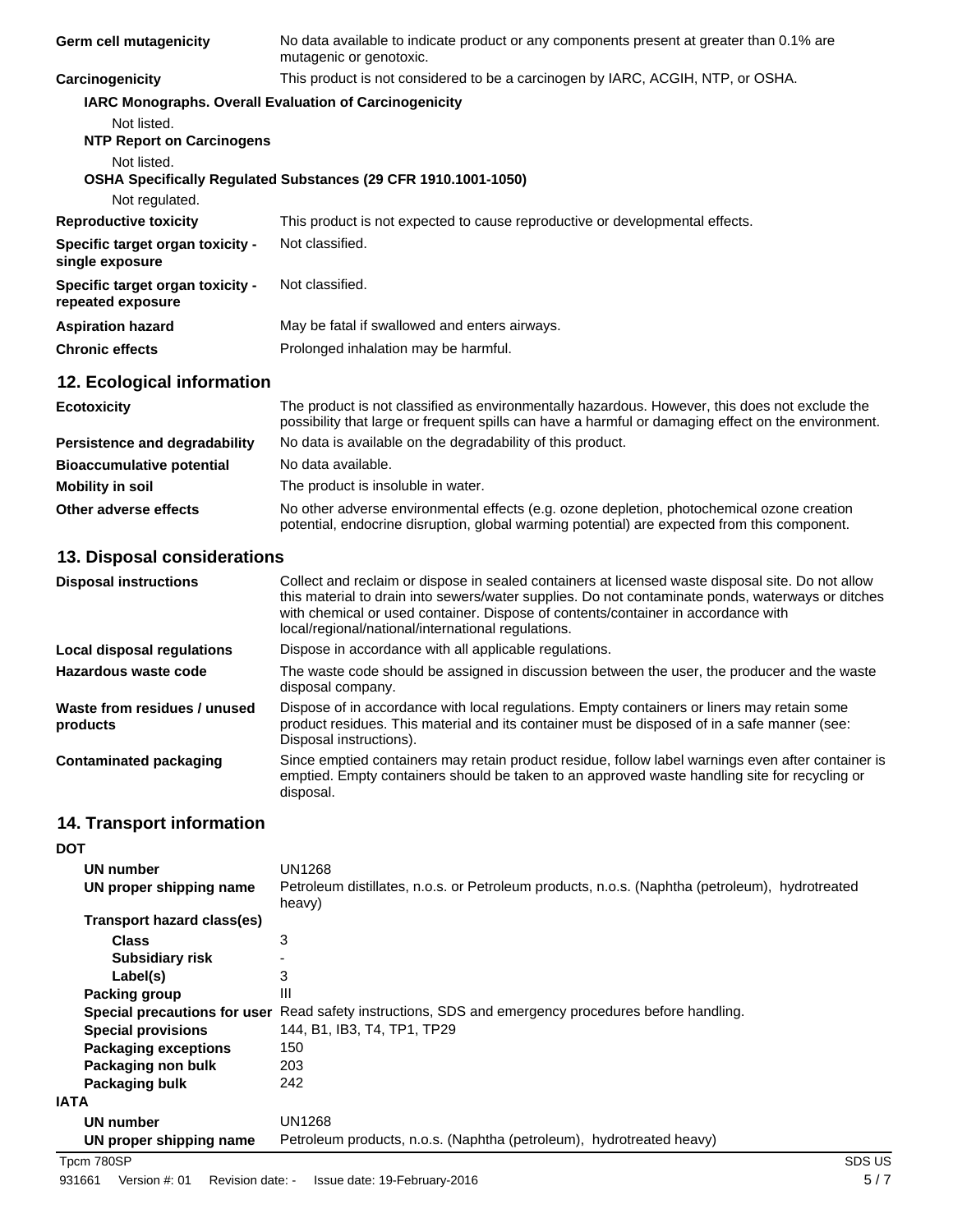| IMDG | <b>Transport hazard class(es)</b><br><b>Class</b><br><b>Subsidiary risk</b><br>Packing group<br><b>Environmental hazards</b><br><b>ERG Code</b> | 3<br>$\blacksquare$<br>Ш<br>No.<br>3L<br>Special precautions for user Read safety instructions, SDS and emergency procedures before handling.                                       |                        |                                                                                    |        |
|------|-------------------------------------------------------------------------------------------------------------------------------------------------|-------------------------------------------------------------------------------------------------------------------------------------------------------------------------------------|------------------------|------------------------------------------------------------------------------------|--------|
|      |                                                                                                                                                 | <b>UN1268</b>                                                                                                                                                                       |                        |                                                                                    |        |
|      | UN number<br>UN proper shipping name                                                                                                            | (PETROLEUM), HYDROTREATED HEAVY)                                                                                                                                                    |                        | PETROLEUM DISTILLATES, N.O.S. or PETROLEUM PRODUCTS, N.O.S. (NAPHTHA               |        |
|      | <b>Transport hazard class(es)</b><br><b>Class</b><br><b>Subsidiary risk</b>                                                                     | 3                                                                                                                                                                                   |                        |                                                                                    |        |
|      | <b>Packing group</b>                                                                                                                            | III                                                                                                                                                                                 |                        |                                                                                    |        |
|      | <b>Environmental hazards</b>                                                                                                                    |                                                                                                                                                                                     |                        |                                                                                    |        |
|      | <b>Marine pollutant</b>                                                                                                                         | No.                                                                                                                                                                                 |                        |                                                                                    |        |
|      | <b>EmS</b>                                                                                                                                      | F-E, S-E                                                                                                                                                                            |                        |                                                                                    |        |
|      |                                                                                                                                                 | Special precautions for user Read safety instructions, SDS and emergency procedures before handling.                                                                                |                        |                                                                                    |        |
|      | Transport in bulk according to<br>Annex II of MARPOL 73/78 and<br>the IBC Code                                                                  | Not established.                                                                                                                                                                    |                        |                                                                                    |        |
|      | 15. Regulatory information                                                                                                                      |                                                                                                                                                                                     |                        |                                                                                    |        |
|      | <b>US federal regulations</b>                                                                                                                   | Standard, 29 CFR 1910.1200.                                                                                                                                                         |                        | This product is a "Hazardous Chemical" as defined by the OSHA Hazard Communication |        |
|      |                                                                                                                                                 | TSCA Section 12(b) Export Notification (40 CFR 707, Subpt. D)                                                                                                                       |                        |                                                                                    |        |
|      | Not regulated.<br>OSHA Specifically Regulated Substances (29 CFR 1910.1001-1050)                                                                |                                                                                                                                                                                     |                        |                                                                                    |        |
|      | Not regulated.<br><b>CERCLA Hazardous Substance List (40 CFR 302.4)</b>                                                                         |                                                                                                                                                                                     |                        |                                                                                    |        |
|      | Filler (CAS 1314-13-2)                                                                                                                          |                                                                                                                                                                                     | <b>LISTED</b>          |                                                                                    |        |
|      | <b>Hazard categories</b>                                                                                                                        | Superfund Amendments and Reauthorization Act of 1986 (SARA)<br>Immediate Hazard - Yes<br>Delayed Hazard - No<br>Fire Hazard - Yes<br>Pressure Hazard - No<br>Reactivity Hazard - No |                        |                                                                                    |        |
|      | SARA 302 Extremely hazardous substance<br>Not listed.                                                                                           |                                                                                                                                                                                     |                        |                                                                                    |        |
|      | SARA 311/312 Hazardous<br>chemical                                                                                                              | Yes                                                                                                                                                                                 |                        |                                                                                    |        |
|      | SARA 313 (TRI reporting)<br><b>Chemical name</b>                                                                                                |                                                                                                                                                                                     | <b>CAS number</b>      | % by wt.                                                                           |        |
|      | Filler<br>Filler                                                                                                                                |                                                                                                                                                                                     | 7429-90-5<br>1314-13-2 | $61 - 76$<br>$0 - 12$                                                              |        |
|      | Other federal regulations                                                                                                                       |                                                                                                                                                                                     |                        |                                                                                    |        |
|      | Not regulated.                                                                                                                                  | Clean Air Act (CAA) Section 112 Hazardous Air Pollutants (HAPs) List                                                                                                                |                        |                                                                                    |        |
|      | Not regulated.                                                                                                                                  | Clean Air Act (CAA) Section 112(r) Accidental Release Prevention (40 CFR 68.130)                                                                                                    |                        |                                                                                    |        |
|      | <b>Safe Drinking Water Act</b><br>(SDWA)                                                                                                        | Not regulated.                                                                                                                                                                      |                        |                                                                                    |        |
|      | US state regulations                                                                                                                            |                                                                                                                                                                                     |                        |                                                                                    |        |
|      | US. Massachusetts RTK - Substance List                                                                                                          |                                                                                                                                                                                     |                        |                                                                                    |        |
|      | Filler (CAS 1314-13-2)<br>Filler (CAS 7429-90-5)                                                                                                |                                                                                                                                                                                     |                        |                                                                                    |        |
|      | Tpcm 780SP                                                                                                                                      |                                                                                                                                                                                     |                        |                                                                                    | SDS US |